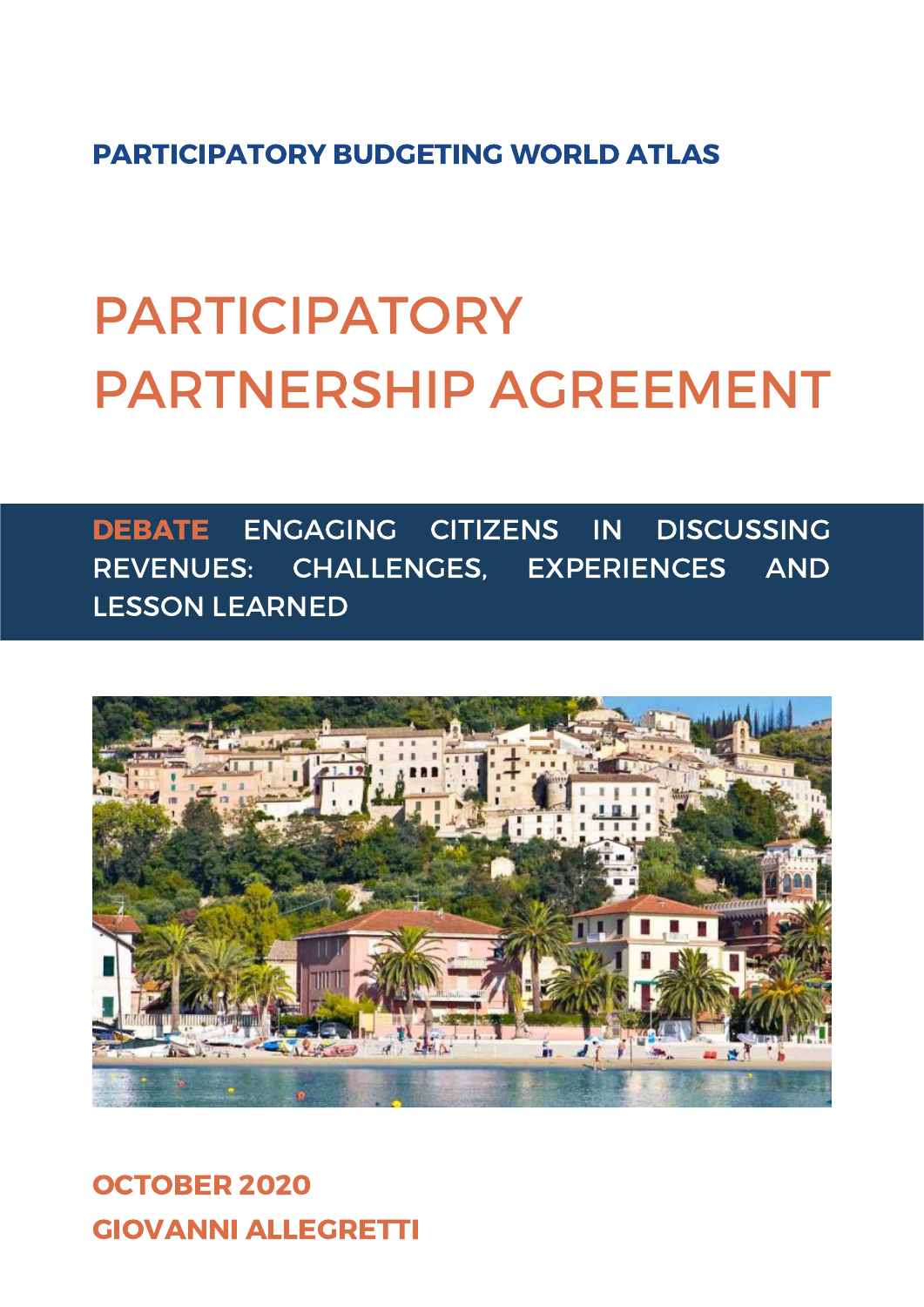# PARTICIPATORY PARTNERSHIP AGREEMENT

# **GROTTAMMARE**



I. Name of the country where the experience is/was located Italy.

# II. Name of the City

Grottammare.

### III. Name of the Region

Marche.

# IV. Name of the organization that promoted the experience

Municipality of Grottammare.

# V. Typology of the organization that promoted the experience

Municipal Government.

# VI. Name of the process Participatory Partnership Agreement (Accordo di programma partecipato).

VII. Dates or year(s) in which the citizens engagement happened 2006.

# VIII. Was the experience formally part of PB?

No, it was a parallel/separate process, even if this place had an ongoing PB.

#### **P Á G I N A 2 / 4** PARTICIPATORY BUDGETING WORLD ATLAS | 2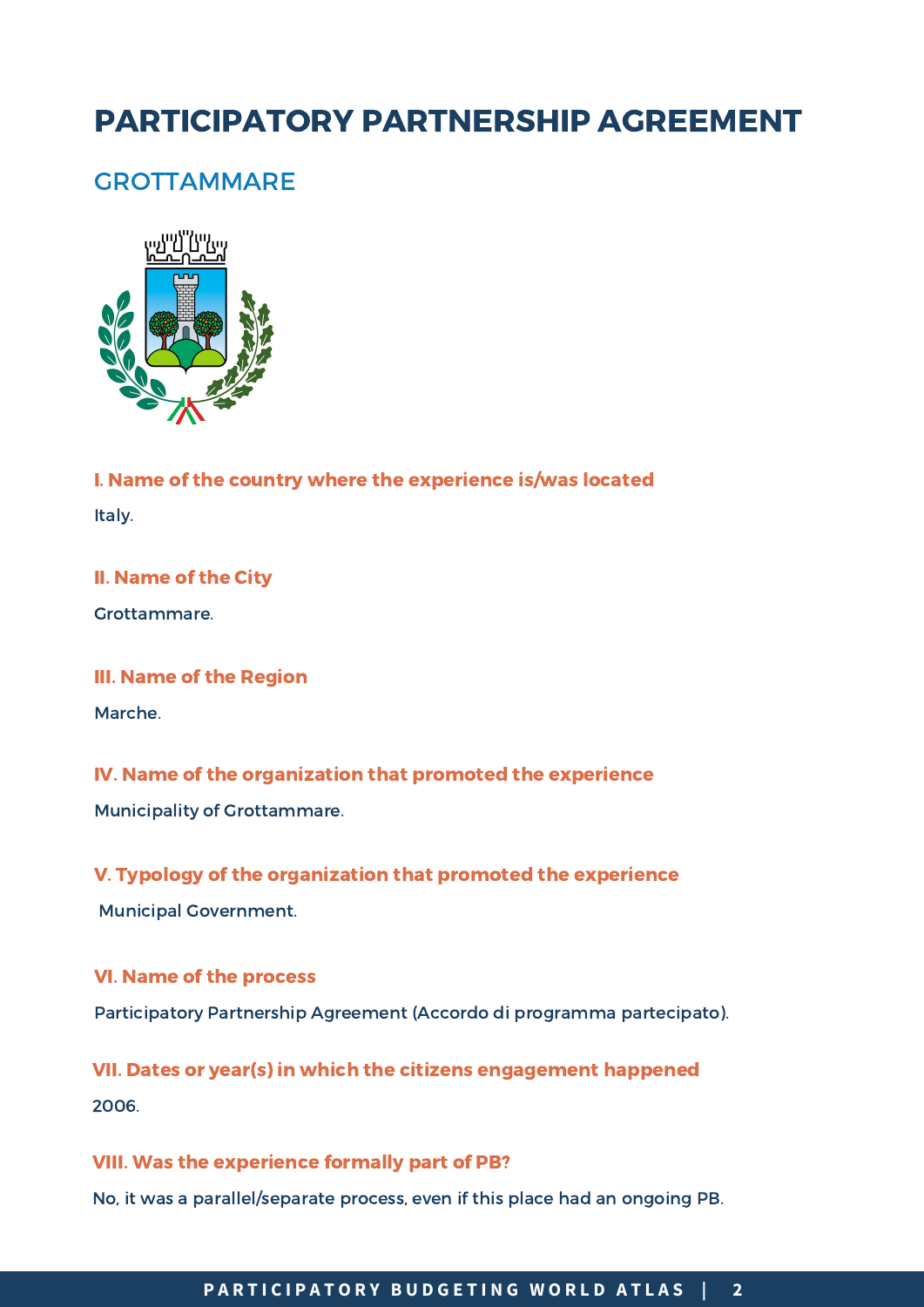# IX. Short description of the methodology of the experience

In Italy, the "partnership agreement" is an urban planning tool that allows to involve private companies in the implementation of public policies. Being a negotiating tool, sometimes it involves a high level of decision-making power, so giving a key-role to the Mayor that can decide which are the conditions that the private actors have to fulfil and respect. Partnership agreements are considered extra-budgetary tools, because they produce wealth for the city, but through compensations that are usually produced directly by the private partner, and not through financial resources transferred to the municipal budget.

In Grottammare, in 2006 there was a need to use this kind of administrative tool in order to decide about the transformation of an ex-industrial brownfield, and those who were in charge of the city at the time - in line with the participatory processes that were already functioning in other sectors of the administrative action (participatory budget, participatory urban master plan, etc.), decided to involve citizens in the main decisions, so to grant more transparency to the process and also to maximize benefits to the city, in response to concrete needs of citizens.

# X. Short description of the results of the experience

The wide discretion of partnership agreement negotiations generated fear of committing mistakes or reducing citizens' trust in the Town Hall action; thus, promoting a participatory process that could involve hundreds of citizens was considered as a natural guarantee factor. As a matter of fact, participating citizens gave a clear mandate to the Mayor who, during the negotiation process, had clear boundaries for not deviating from what citizens had expressed during a series of public assemblies that were held in Grottammare.

These "contention walls" – clearly designed during the public meetings through which the participatory process took places - set the following: that the private intrapreneur that wanted to transform the area into a residential estate, in order to get the formal permit for such a landuse variation, need to grant:

- The requalification of a commercial site of 2,800 sq. meters that had been declining during the last 20 years;
- The construction of 85 covered parking lots;
- The requalification and equipment of new green areas;
- The ceasing of 6 apartments of 50 sq. meters each to the municipality for hosting independent/self-sufficient elderly citizens;
- The pedestrianization and requalification of two streets in the town.

### PARTICIPATORY BUDGETING WORLD ATLAS | 3